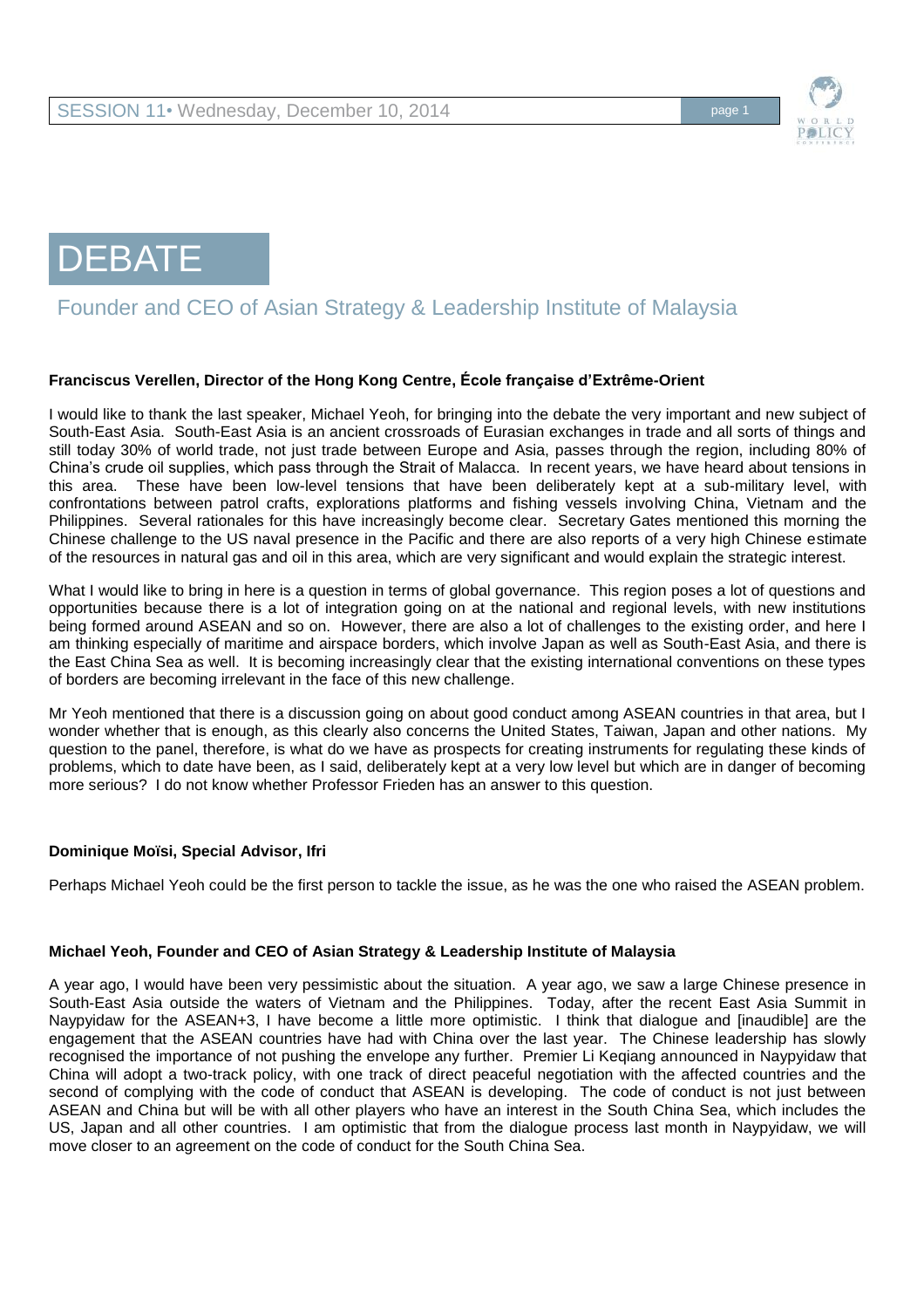

## **Dominique Moïsi, Special Advisor, Ifri**

Would Jeffry like to add anything?

## **Jeffry Frieden, Professor of government, Harvard University**

I will not add very much, as this is outside my particular area of expertise. However, I would say that what we observe in Asia, t on the geopolitical front, are tensions that are associated with changing power balances, with the rise of China, which is being accompanied by the rise of India. There is also the role of Russia, which has changed dramatically, and that of the United States, which is reassessing its position in Asia, as Dr Gates said. I think that it is natural that there is a great deal of uncertainty about how exactly this new power structure will look.

I think that the jury is still out on this. It is not entirely clear to me what any of the strategies of major powers in the area are and we will have to wait and see where things lead us. I would like to hear from people who actually know more than I do about the region in terms of what they anticipate.

## **Kunihiko Miyake, Research Director, The Canon Institute for Global Studies, Japan**

Very briefly, I am not as optimistic as Mr Yeoh, although I of course try to be as optimistic as possible. I have been following Chinese foreign policy for the past 15 years and my conclusion is that they are sometimes very tactically soft and successful and at other times terribly bad at strategy. In this case, my reading is that China's, as it were, high-handed, assertive policy for the past number of years has not borne fruit and they have finally realised that. Therefore, in Beijing and Naypyidaw and at the G20, their position has softened tremendously and I hope that this will be a strategic decision for them. However, my conclusion is that it will not be. This is still a tactical decision and they may change again. We therefore need to monitor this carefully. Nevertheless, the current position is much better and I am much more optimistic than I was before.

## **Dominique Moïsi, Special Advisor, Ifri**

After these three days in Seoul, I have the feeling that most Asians tend to look at China as a more pragmatic country than, let's say, Russia in Europe and they are less worried about the possible attitude of China than Europeans are of the potential development of Russian policy in Europe, clearly with the exception of the Japanese, who tend to be more European in the sense of looking than the Koreans or those who spoke today.

## **Kunihiko Miyake, Research Director, The Canon Institute for Global Studies, Japan**

That is a very fair observation. I know how concerned some people in this room probably are about President Putin in Ukraine. President Putin is so successful and he is quite good at this. I am amazed by it. It has been done beautifully, and you cannot use force. He is achieving his goal. This is therefore a soft power approach and I have been witnessing something similar as well at times, although not always. I am not being alarmist but am just giving you my gut feeling. The long-term strategic objective is basically to kick the Americans out of the area.

**Dominique Moïsi, Special Advisor, Ifri**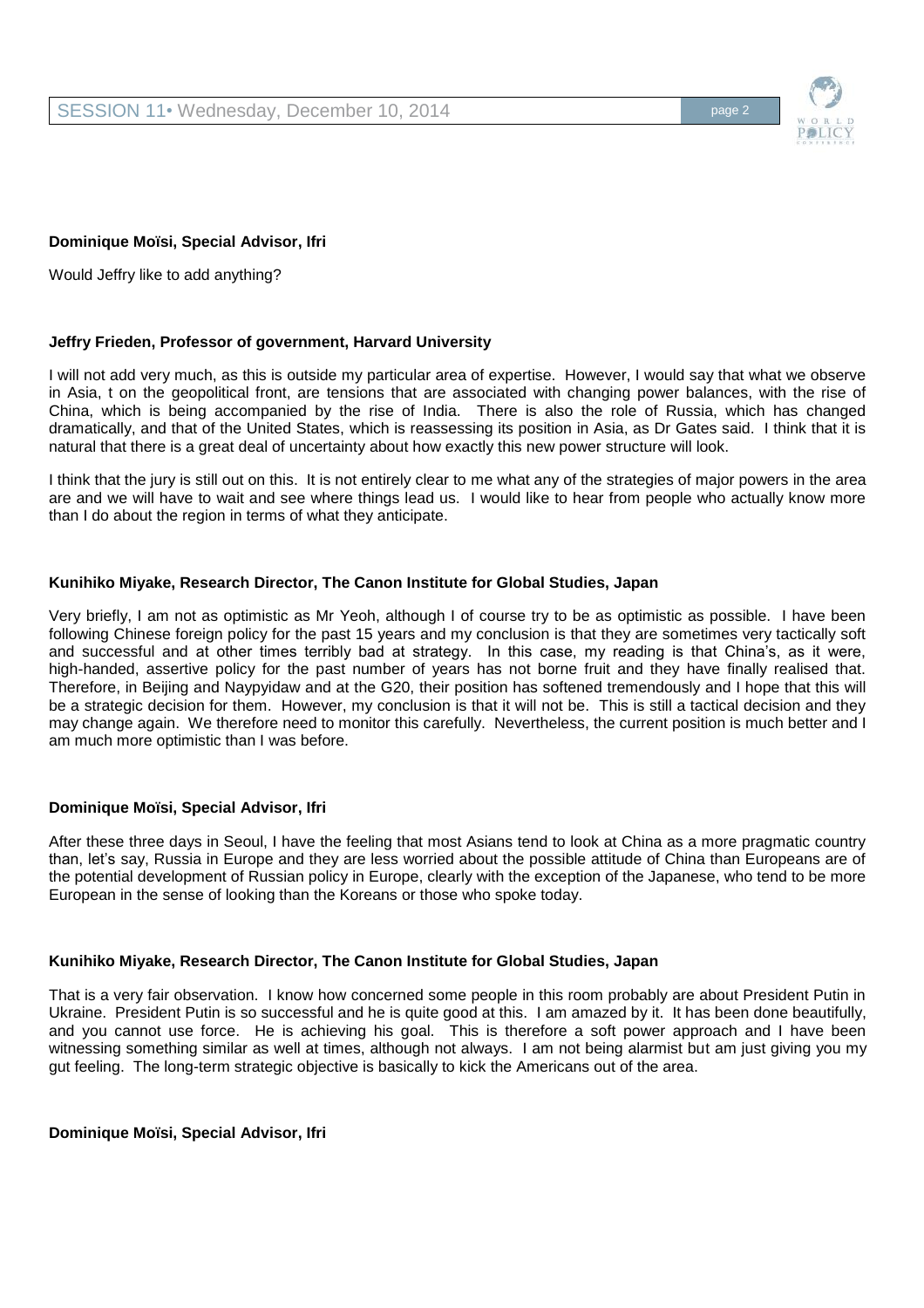

I think that those people who are looking at the stock market, the state of the rouble and the price of oil and gas would probably be less enthusiastic about the results brought about by Putin's action.

## **Jean-Yves Carfantan, Senior consultant, AgroBrasConsult**

J'étais très heureux cet après-midi de voir que je n'étais pas le seul Sud-Américain dans la salle. À part le vin qui était chilien et la musique qui était brésilienne, ce dont je me félicite, j'ai trouvé que l'Amérique latine était assez absente ces derniers jours, et je me suis demandé si c'était en raison de sa totale « insignifiance géopolitique ». Je voudrais simplement souligner deux points que je perçois quotidiennement dans ma vie professionnelle – je travaille dans l'agriculture au Brésil – et qui me semblent justifier une meilleure incorporation de l'Amérique – du Sud en tout cas, je connais très peu le Mexique – dans les prochains débats. Je ne crois pas que l'Amérique du Sud soit une terre aussi tranquille que l'on puisse imaginer. Nous avons fait le calcul : en 2013, nous avons eu plus de morts dans la périphérie de São Paulo que dans la même période sur un mois durant la guerre de Syrie. Pour d'autres raisons évidemment, mais la violence est là. Et la violence, dans une grande ville comme São Paulo, est principalement liée à la consommation, au trafic, et à la production de narcoproduits. L'Amérique latine est le centre économique et géopolitique de l'économie mondiale des drogues. Je pense que c'est un sujet très significatif du point de vue de l'organisation et de la gestion future du monde. C'est pourquoi le débat latino-américain mérite d'être réintégré. Je visite souvent des propriétés agricoles dans le centre du Brésil où on me dit : « si demain, les prix du soja que payent les Chinois ne sont pas si avantageux, on passera peut-être à d'autres cultures sur notre échelle ». J'ajoute un dernier point. Jamais le sort économique de l'Amérique du Sud n'a été autant lié à la croissance asiatique. Nous sommes devenus les grands fournisseurs de matières premières. Nous sommes devenus les fournisseurs d'une bonne partie de l'alimentation de la Chine. Cet aspect-là est également une raison pour laquelle nous devrions réintégrer l'Amérique du Sud dans le débat.

# **Dominique Moïsi, Special Advisor, Ifri**

Carlos, would you like to answer? Just to say that there was a debate yesterday in Santiago de Chile organized by the BBC on the issue of the legalization of drugs. The former President of Chile was part of the panel of the debate.

## **Carlos Pérez Verdia, head of the Private Office of the Minister of Foreign Affairs of Mexico**

Yes, thank you. More than giving an answer, I would agree completely with the comment, especially with the call for making the WPC include Latin America. I think the next few years will be especially important regarding a lot of the subjects that the gentleman touched: violence and drugs of course, leading up to the 2016 UN conference on drugs. It would be interesting to be linked to the Asian growth, I agree, not just for the traditional partners or commodity exporters. We see especially Japan as a long-term partner of the region, Korea as well. There are more than 1 600 South Korean companies that have invested in Mexico. And now China. As I said, beyond commodity export, that's a huge opportunity to talk about.

## **Dominique Moïsi, Special Advisor, Ifri**

Thank you. I have two requests. Mohamed, *en français*, and Jeffrey, in English.

## **Mohamed Laichoubi, former Minister of Labor and Social Protection of Algeria**

En fait, on pourrait avoir le sentiment que ces débats ne seraient que pure rhétorique. Mais en réalité, deux tendances s'affrontent. Celle extrêmement pessimiste, qui considère que les litiges, les conflits et les affrontements seraient une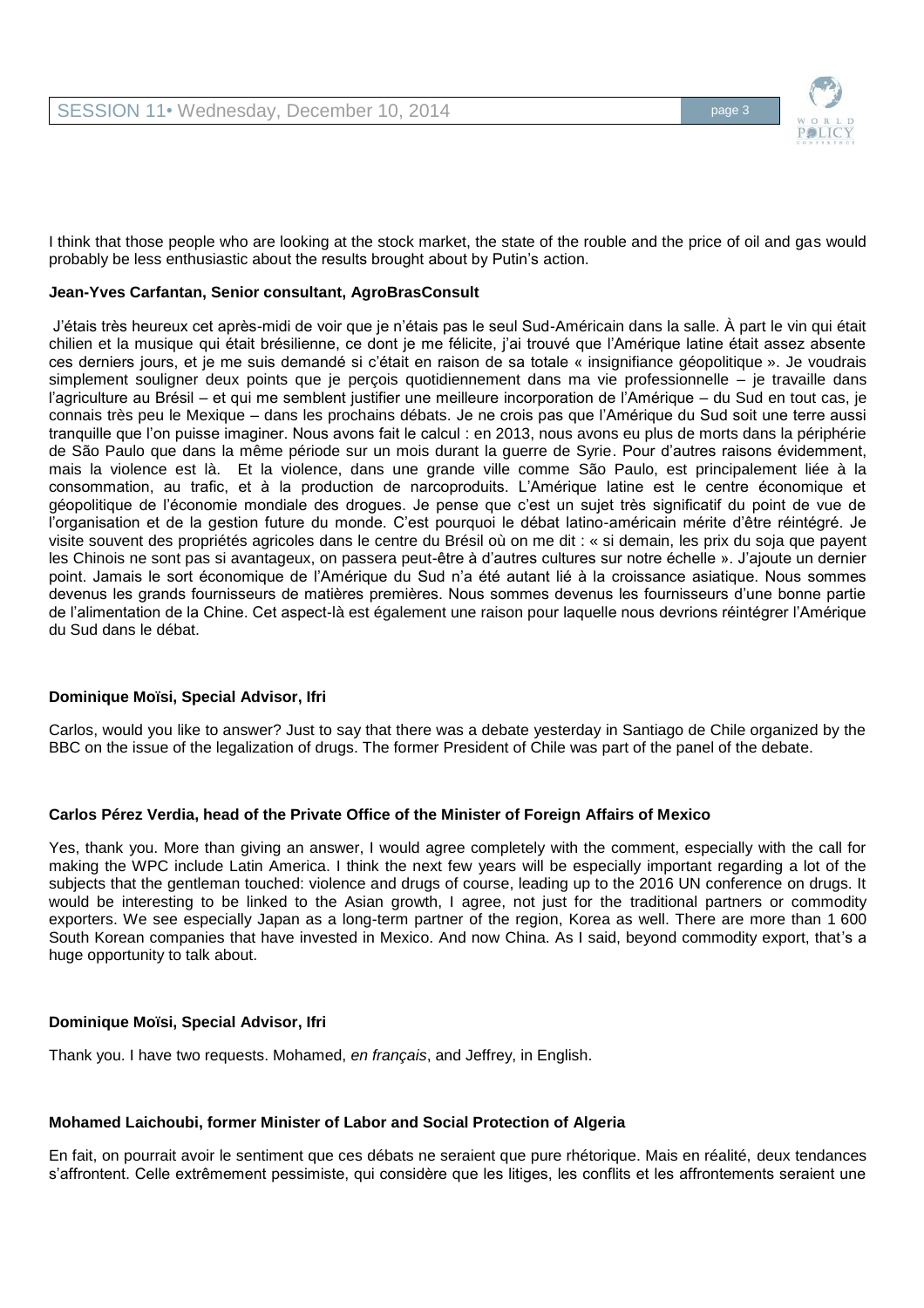

sorte de fatalité qui s'impose à la relation internationale. Celle-ci estime qu'il n'est nul besoin de multi-latéralité, la quelle est en fait le cadre de définition des solutions commune. Elle considére qu'il s'agira d'une machinerie, une sorte de *deus ex machina*. Cette attitude est surprenante dans la mesure où elle estime que l'humanité n'a pas devant elle des défis majeurs à gérer, et que donc la définition d'espaces communs serait inutile y compris à travers des instruments souples de régulation, de prévention des conflits et de gestion des chantiers collectifs.

L'autre approche à l'opposé prend à temoin l'histoire et rappelle que après les deux guerres mondiales, conscients des graves insufisances de la relation internationale, la quasi-totalité des instruments multilatéraux, estimés necessaires, ont été créé pour réaliser des espaces de compromis qui d'ailleurs ont donné d'excellents résultats durant une longue période.

Cependant, ces institutions sont arrivées à leur asymptote, à leur limite. Et finalement, il s'agit du même défi que celui de l'après de guerre. Face aux nouvelles recompositions qui ont bouleversé le monde et fait émerger de nouveaux acteurs, il s'avère évident que de nouveaux instruments s'imposent, tout comme la définition d'une nouvelle multilatéralité devient une nécessité absolue. Cela est carrément un débat majeur d'éthique, la démocratie doit également pénétrer et s'imposer dans les relations internationales et dans la définition de nouveaux instruments de gouvernance internationale.

Cete question question d'éthique ouvre d'ailleur le débat sur ce que seront les attitudes des nouvelles puissances émergentes comme la Chine. Vont-t-elles à travers une redistribution des cartes s'insérer dans le jeu des puissances mondiales sur fond de confrontation et d'hégémonisme. Ou bien, tenant compte des traumatismes qu'elles ont ellesmême subit à travers l'histoire, elles seraient plutôt enclin à inciter à une nouvelle approche de la relation internationale conduisant à un monde plus apaisé. Ce qui encouragerait l'élaboration de nouvelles règles de jeux à l'échelon international respectueuses des droits des uns et des autres, permettant aux Nations et aux Sociètés de maitriser leurs devenirs en cohabitant avec harmonie.

Ces analyses peuvent donner l'impression que c'est de l'idéalisme. Je n'en suis pas certain. Quand l'Union Européenne a créé son espace, son premier article a été d'affirmer qu'elle tournait le dos à l'irrémédiabilité des conflits. Cela veut dire qu'elle a préconisé une nouvelle pensée politique pour la réalisation de l'Europe. Un certain nombre d'instruments ont été créé dont la Commission, le Parlement, la BCE, etc.

Nous avons entendu les acteurs de l'Asie du sud Est faire état des même souhaits de partage de prospérité. Nos amis Coréen ont évoqué les traumatismes auxquels ils ont fait face durant l'histoire pour se dire que finalement seule la préoccupation de développement économique, de progression scientifique et de définition d'une philosophie de coexistence pacifique mérite la mobilisation des peuples de la région.

En fait, l'aspiration à une nouvelle philosophie des relations internationales semble réellement entrainer l'adhésion du grand nombre.

A ce propos, j'ai entendu mon ami Thierry de Montbrial intervenir pour dire la disponibilité de la WPC à aider à l'organisation de Conférences qui pourraient aider au règlement de conflits comme celui du Moyen Orient.

La Tendance est donc forte. Elle se préoccupe de la définition de Zones de Prospérité Partagée, bien sur selon des approches différentes telles que l'UE, l'ALENA, l'ASEAN, etc.

Comment affiner l'ensemble des espaces multilatéraux ? Comment mieux percevoir les changements ? Comment s'en rendre compte ? Comment anticiper ? Il me semble que le débat de fond est là. Les chantiers communs sont nombreux et complexes. L'immigration clandestine, les narcotrafiquants, les drogues… Au niveau du Sahel. Au niveau du Moyen-Orient, que releve-t-on ? La réalité, c'est qu'il n'y a pas d'interlocuteurs de poids, parmi les pays de la région et capables de peser sur le sort de leur propre devenir. Et les interferences exterieures ne semblent pas en mesure d'apporter des solutions bien au contraire, leurs interventions sont souvent agressives et soucieuses de la gestion de leurs intérets primaires.

Cette situation est completement différentes en Asie. Dans cette région, la plupart des pays developpent une cohérence, ils ont un poids économique, un poids financier, et une présence militaire. Ce n'est également pas le cas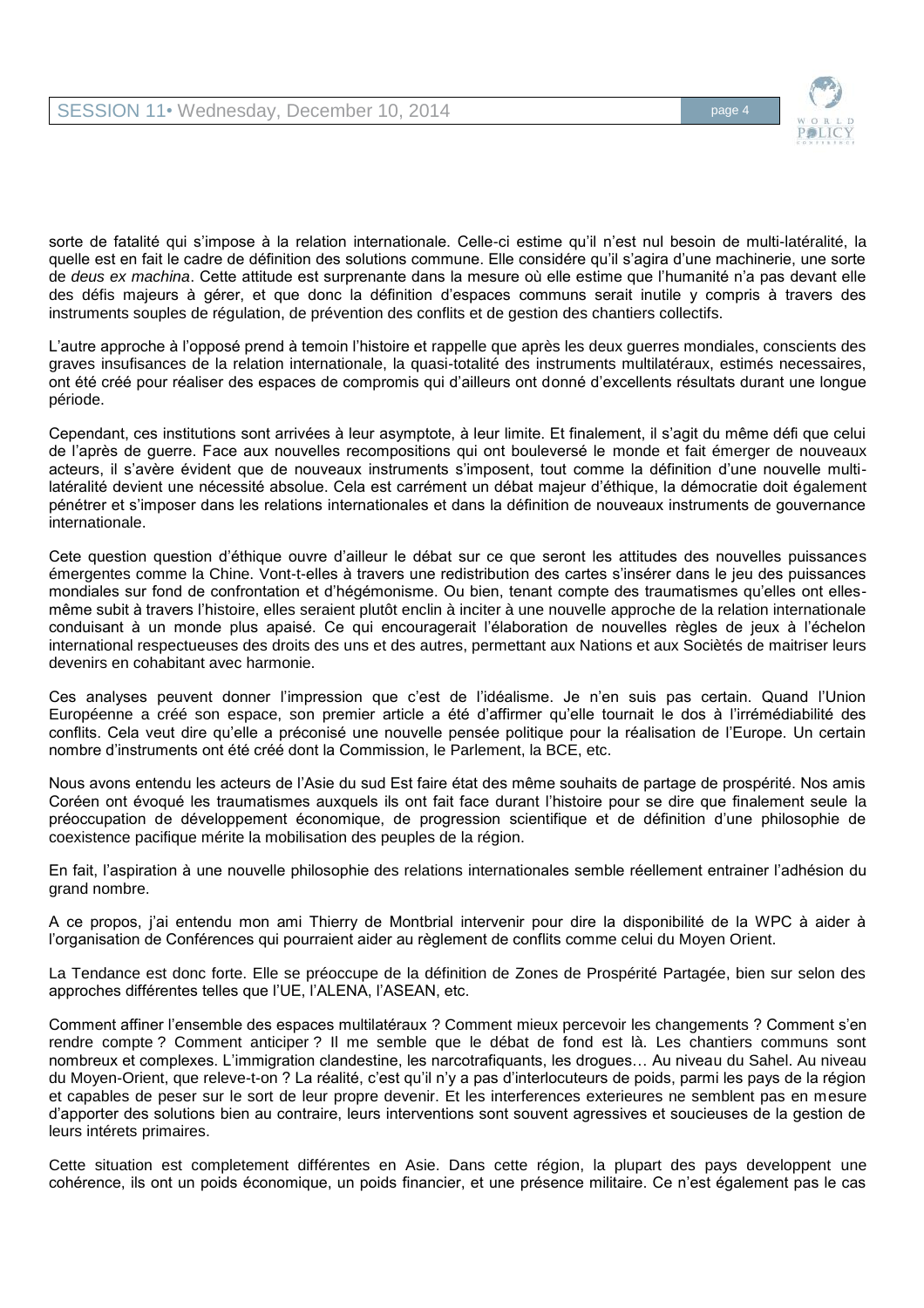

au Sahel. Il y'a carrément une faillite des Etats. Le chiffre d'affaires des narcotrafiquants est 10 fois supérieur aux budgets des Etats. Prenons aussi l'exemple du Moyen-Orient. Les interlocuteurs sont tellement faibles, tellement fragiles. Ils sont encore en mutation, ils sont encore en devenir. Le conflit les frappe au moment où ils tentent de rattraper leur retard. Au contraire de l'Asie, ils sont quasiment le ventre mou de la planète. A un certain degré, l'Afrique aussi. Quelle est donc leur capacité à venir peser sur les conflits qui les concernent ? Imposons nous de la lucidité pour dire que les acteurs dans ces régions, déjà très fragilisés du fait des efforts de rattrapage économique et souvent de mauvaise gouvernance, font face à de telles interférences qu'il leur est difficile de maitriser en toute autonomie leur devenir. Par conséquent le simplisme ne doit pas dominer nos débats, par contre la rigueur et l'objectivité nous permettrons des analyses plus pertinentes. Et la recherche de solutions n'en sera que plus facile. Merci.

# **Jeffrey Frieden, Professor of government, Harvard University**

Changing tack a little bit, to focus on Latin America. I certainly agree that Latin America deserves a great deal of attention. I think it deserves a great deal of attention in particular because it raises two very important questions about the sustainability of contemporary international economic integration – globalization, if you will. It's emblematic of these two problems. The first is the domestic political and social sustainability of globalization. This is a region that, in some sense, followed all the rules after the 1980's. I think there is a very broad and deep perception in much of Latin America that despite having followed all the rules, there has been little payoff. That is, the economic and social results of globalization have not been as expected, which has led to the rise of populism in many parts of the region. It raises a real question about the domestic political and social implications of globalization in the emerging markets in the middle ranges of development, such as Latin America. There is a broader question, not only in developing countries but also in the industrialized world. If the benefits of globalization are not widely experienced by the population, is it politically and socially sustainable? That's a question that a lot of people in Latin America and other parts of the world are asking. I think it's a very important question.

The second has to do with the sustainability of a particular model of economic growth the world has experienced over the last 15 or 20 years, where you have a lot of countries whose engine of economic growth has been driven by exports to the consuming regions of Western Europe and North America, and then another part of the world – Latin America –whose engine of economic growth has been selling commodities to the major exporters. Both parts of that model have been called into question by the aftermath of the great financial crisis. Latin America is experiencing the backwash of the end of the commodity boom. I think the world in general has to be thinking about whether the pattern of economic growth that was sustained to some extent over the last 15 years is sustainable going forward. So I think Latin America is crucially important because it is emblematic both of the potential for the domestic conflicts over globalization and potential for the questions being raised about the pattern of economic growth internationally that might not be sustainable going forward.

## **Riad Tabet, President of Berit International Holding SA**

Merci monsieur le président. Je vais m'exprimer en français également. Nous savons tous qu'avec la mondialisation, la planète est devenue un petit village et avec la création des grandes entités régionales, le retour aux spécificités culturelles est très bas. Ma question est la suivante : dans quelle mesure ce retour aux spécificités culturelles très bas n'est pas en train, suite à l'affaiblissement des centralismes jacobins dans les Etats, de menacer les frontières héritées du colonialisme ou de certains traités dans le monde, notamment au Moyen-Orient en ce qui concerne Sykes-Picot ? Est-ce qu'il y a une menace des frontières dans la mesure où il y a résurgence des conflits due au niveau de spécificités culturelles très bas ?

## **Dominique Moïsi, Special Advisor, Ifri**

Does someone on the panel want to tackle that question? Mohamed?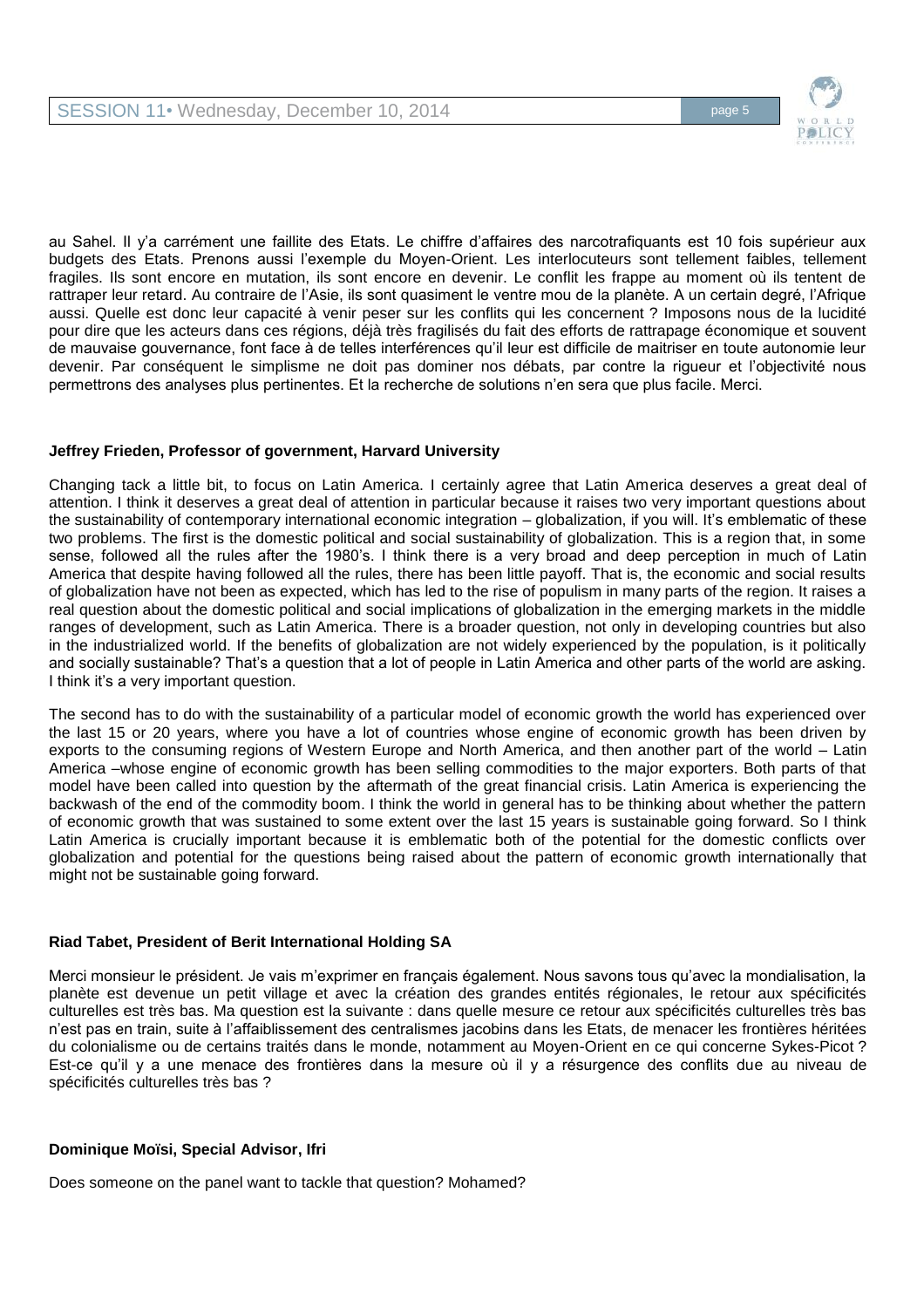

## **Mohamed Laichoubi, former Minister of Labor and Social Protection of Algeria**

C'est une question complexe. Ceci étant dit, historiquement, la fracturation et les changements de frontières ont souvent été utilisés lors de compétitions entre puissances. Les antagonismes locaux ont certes pesé, mais pas de façon déterminante. Et il me semble que cette problématique de l'interférence et de la fracturation territoriale pour la gestion d'interet stratégique est toujours usitée. Ça, c'est le premier aspect. Le second aspect : il est évident, comme vous l'avez dit, que la planète devient un petit village. A l'intérieur même des espaces internes, lorsque le monde rural prend d'assaut les banlieues et la périphérie des villes comme dans beaucoup de pays du Tiers-Monde. Cela peut être également une question d'intégration et de brassage. Une bonne gestion urbaine créant de la cohérence peut être la solution avec des dimensions économiques et sociales. Cependant ces instruments de structuration des tissus urbains existent-t-ils, sont-t-ils éfficaces ?

Cette problématique de mise en cohérence, d'intégration, de démocratie dans les espaces internes aux différents pays, devrait également nous préoccuper à l'international, d'autant que l'instrumentation n'y est pas affinée et reste très insufisante.

A tel enseigne que devant la pression des evenements et les contestations, les cadres de concertation économique et financière se retrouvent completement bouleversés, le G7 est passé au G8 puis au G20, et manifestement cela s'avere insuffisant. Cette même problématique est aussi valable pour les mécanismes Onusiens. Nous devons nous rendre compte que ces mises en cohérence nécessitent de nouveaux instruments. Mais leur définition ne sera pas facile, à quelles nouvelles philosophies politiques obéiront-ils ? Est-ce, celles de la confrontation ? Comme soutenait Gustave Le Bon, ''le monde est actuellement un monde de fer, où seuls les plus forts existent?''.

Je ne pense pas que cette philosophie sera durable d'autant que de nombreux tissus sociaux se délabrent, que des fractures s'aprofondissent. Les pays et les frontières ne sont pas étanches et les impactes de ces dégradations peuvent impacter tout le monde, ceci d'autant que la prospérité n'est pas aquise de façon eternelle à certains.

Le changement de frontières et la fracture territoriale peuvent être une tentation, souvent liée aux compétitions internationales. La gestion des frustrations et leurs accroissements peuvent également être instrumentalisés dans les relations internationales.

Est-ce que ce débat d'éthique s'impose à nous ? Est-ce qu'il s'agit là d'un débat inutile, d'idéalistes ? Dans tous les cas, il transparait dans tous les discours politiques à l'occasion d'évenements majeurs tels que les élections américaines à travers les arguments utilisés par Obama, qui a suggéré une autre vision, un autre multilatéralisme. Il a été dans le discours des grands politiciens européens. Est-ce qu'il poura l'être dans notre forum et dans la réalité internationale ?

## **Liu Chen, Professor, China's Foreign Studies University in Beijing**

Thank you Dominique. Cultural diversity is a major concern, primarily for developing countries such as China, the countries of the Middle East and so on, in particular under the impetus of globalisation. Many critics have argued, such as in the MacBride report, *Many Voices, One World*, in the 1970s and up to the 2000 when the British International Communication Corporation published a report which was a survey covering 10 years from the 1980s to the 1990s on coverage of developing countries in British television media, including the BBC, Channel 4, ITV and so on. More recently, in 2007, the Massachusetts Institute of Technology (MIT) also published a survey on whether or not developing countries have been given more or less space to define themselves. The result does not seem to be very positive. On the one hand, the coverage of developing countries by the First World in terms of quality and quantity has declined dramatically. This means that, through the media in First-World countries, it is virtually impossible for people living in these countries to develop an understanding of the Third World. Additionally, since the 1970s, developing countries have been given much less space to define their policies to present and represent their images to the rest of the world to see.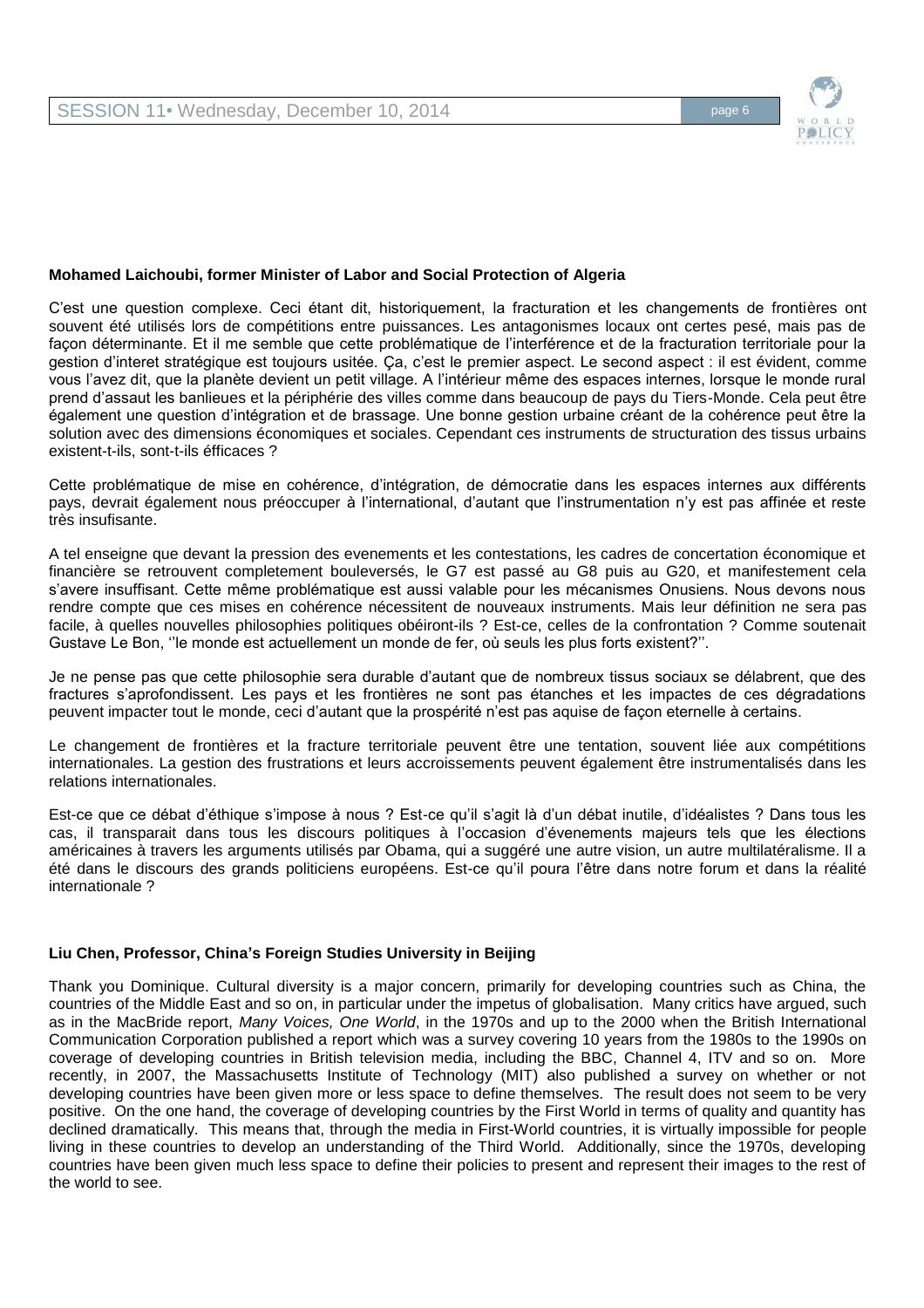

Cultural diversity is also a major concern for China. As I have already mentioned, scope for cooperation is unlimited and it looks good for the future for both developing and developed countries. However, we need a strategy, wisdom and belief. The point is that developing countries are now trying to have a louder voice in the world. For instance, in CCTV News, the English-language news programme in China, the slogan is 'Your link to Asia'. Additionally, the English version of Al-Jazeera is going to set a new news agenda. All of these efforts should be seen by the world and it is good for us to protect cultural diversity.

I remember President de Gaulle asking how you can govern a country that has 246 varieties of cheese. I would not therefore see it as good news if one day there were only one variety of cheese. Let us therefore try our best to protect cultural diversity, which is why we have come here and why the World Policy Conference (WPC) exists.

# **Tobby Simon, Founder and Chairman, Synergia Foundation, India**

I would just make an intervention on the paradigm shift in the Middle East. With regard to global governance this shift has a lot to do with what is happening in the social media. There is a significant increase in the percentage of people in the Middle East who are using the Internet and I strongly believe that this will change the narrative as to how they would like to be governed in the future.

## **Jean-Claude Trichet, former President of the ECB**

We are here at the World Policy Conference and global governance has changed dramatically because of the great financial crisis. The advanced economies used to claim that they had a kind of monopoly on informal global governance through the G7 and in economic and financial areas you could say that it was really the G7 and not necessarily the G8. With the coming of the crisis, the baton was transferred to the G20 and in a way this is a revolution in global governance. Before this time, we attended meetings of this kind where we claimed that the G7 had abused its position and that informal global governance should be much more inclusive. We therefore now have the G20, which claims to have exclusivity on informal global governance and the G7 itself said that it was passing the baton on to the G20. There is therefore no dispute here. We are supposed to have global governance that is much more inclusive.

We can of course look at this, as Jeff agreed, by either being pessimistic about the performance of the G20 or by being realistic, if I understood him correctly, or by being in a position of guarded optimism. I would personally be in the camp of guarded optimism, but I would really like to hear what the panellists think.

# **A jounalist**

I have five short questions for Mohamed. Firstly, what has been the impact of the climbing oil revenues on Algiers? Secondly, as a Youth Minister, can you explain what makes some young people from North Africa join Daesh and become radicalised? Thirdly, do you think that North Africa will go the way of Tunisia or the way of Libya? Fourthly, do you think that there will be a power vacuum after Mr Bouteflika and if there is a plan, can you tell us about it? Lastly, do you think that the way that Algiers dealt with the Islamic movement a few years ago has to do with its stability at the moment and what can we learn from that?

# **Jeffrey Frieden, Professor of government, Harvard University**

As usual, I think that Mr Trichet has focused on one of the crucial questions. I believe that there has been a real extension or expansion of what might be thought of as the management group – the relevant actors in whatever you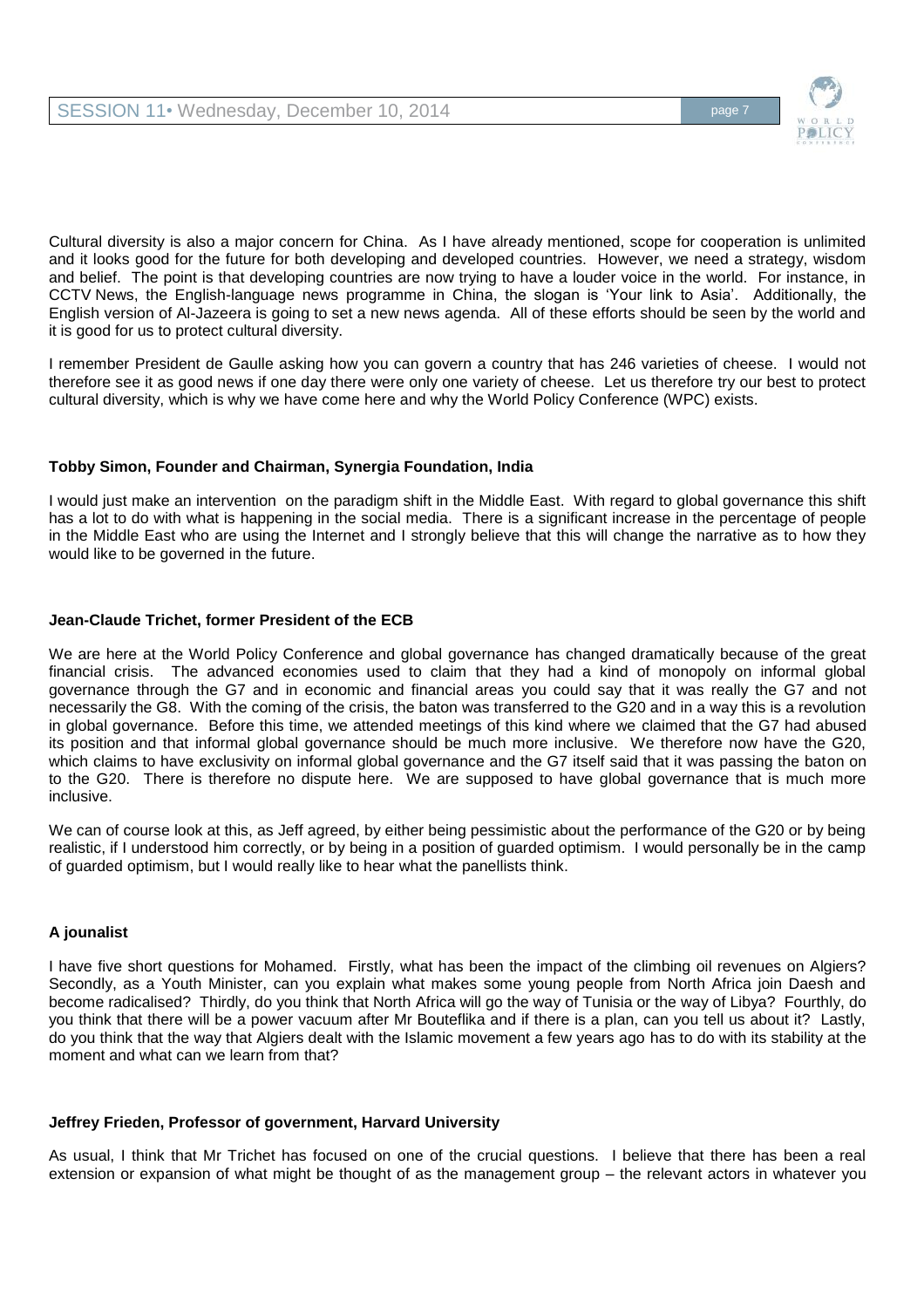

would like to call it, and we can call it global governance if you like. I would think of it as international cooperation on macroeconomic and other economic policies.

The G20 is real and I think that the expansion has been real as well. It ebbs and flows along with the necessities of the hour. I think that it will face some real challenges because throughout the G20 the crisis has led to increasing re-nationalisation of finance in the financial realm, and an increasing focus on domestic economic problems, at the same time as major tensions are developing now with the rebirth of surpluses of some of the major nations in the G20. I think that the G20 has functioned well, and that the expansion from the G7 to the G20 has been not just a guarded but also a real success.

However, it will face some extremely serious challenges. Just to be a little provocative, I see little indication that the major surplus countries have effectively confronted their responsibilities in trying to rebalance the international economy in the aftermath of the crisis, and I think that that is an essential component part of trying to rebuild the functioning international economy. Country after country is trying to depreciate its currency, but not all currencies can depreciate against all other currencies. The outcome that we would hope for, therefore, is some kind of cooperative measures that would lead to a more effective rebalancing at the macroeconomic level as we move towards the post-crisis period. There are optimistic signs because the G20 is continuing to move forward but I think that we will confront substantial tensions over the next five or 10 years.

## **Carlos Pérez Verdia, head of the Private Office of the Minister of Foreign Affairs of Mexico**

This is absolutely the right decision on the G20. The amount of bad blood that we would have had if this had not been an inclusive decision would have been massive. The issues of governance and globalisation are very much linked to both of Professor Frieden's previous points and I think that this is something that needs to be looked into.

# **Dominique Moïsi, Special Advisor, Ifri**

Mohamed, vous avez un défi extraordinaire, je sais que vous en êtes capable : cinq questions en moins d'une minute.

# **Mohamed Laichoubi, former Minister of Labor and Social Protection of Algeria**

Exact, exact. C'est vrai que ce sont des questions extrêmement complexes. On peut retenir un certain nombre d'axes fondamentaux. Comme toutes les questions complexes, elles se croisent et elles se décroisent. Exemple : souvent quand nous écoutons les espaces, notamment occidentaux, sur ce qu'on appelle les printemps arabes, il y a, surtout dans les grands médias, une vision très simple, très rapide sinon lapidaire. Permettez moi cette image de celui qui va au supermarché, achète des produits d'une qualité tout juste moyenne pour un prix tout juste moyen, pour aprés repartir avec un sentiment d'insatisfaction prononcée du fait de la qualité très faible des produits. Cette métaphore me permet de dire qu'en réalité, que ces problématiques sont plus complexes, qu'elles nécéssitent plus d'investigations et plus d'implication dans l'analyse. Ceci étant et très schématiquement deux ou trois paramètres interviennent : une insuffisance de gérance, de gouvernance d'autant que si l'on compare entre l'évolution de certains pays arabes et certains pays asiatiques, l'élément central qui a permis au uns de progrésser et aux autres de stagner c'est la faculté de définir les priorités politiques.

Pour ces pays d'Asie la priorité aura été la maitrise du savoir, la capacité à devenir un pays producteur de technologies, de faire face aux demandes de son opinion en matière de santé, de sécurité alimentaire, d'éducation, etc. ces paramètres sont fondamentaux et ne peuvent être détachés des progressions démocratiques. La démocratie ne peut être considérée seulement comme une simple mécanique de votation, une espèce de vitrine, de séduction de l'espace international ou de l'Occident.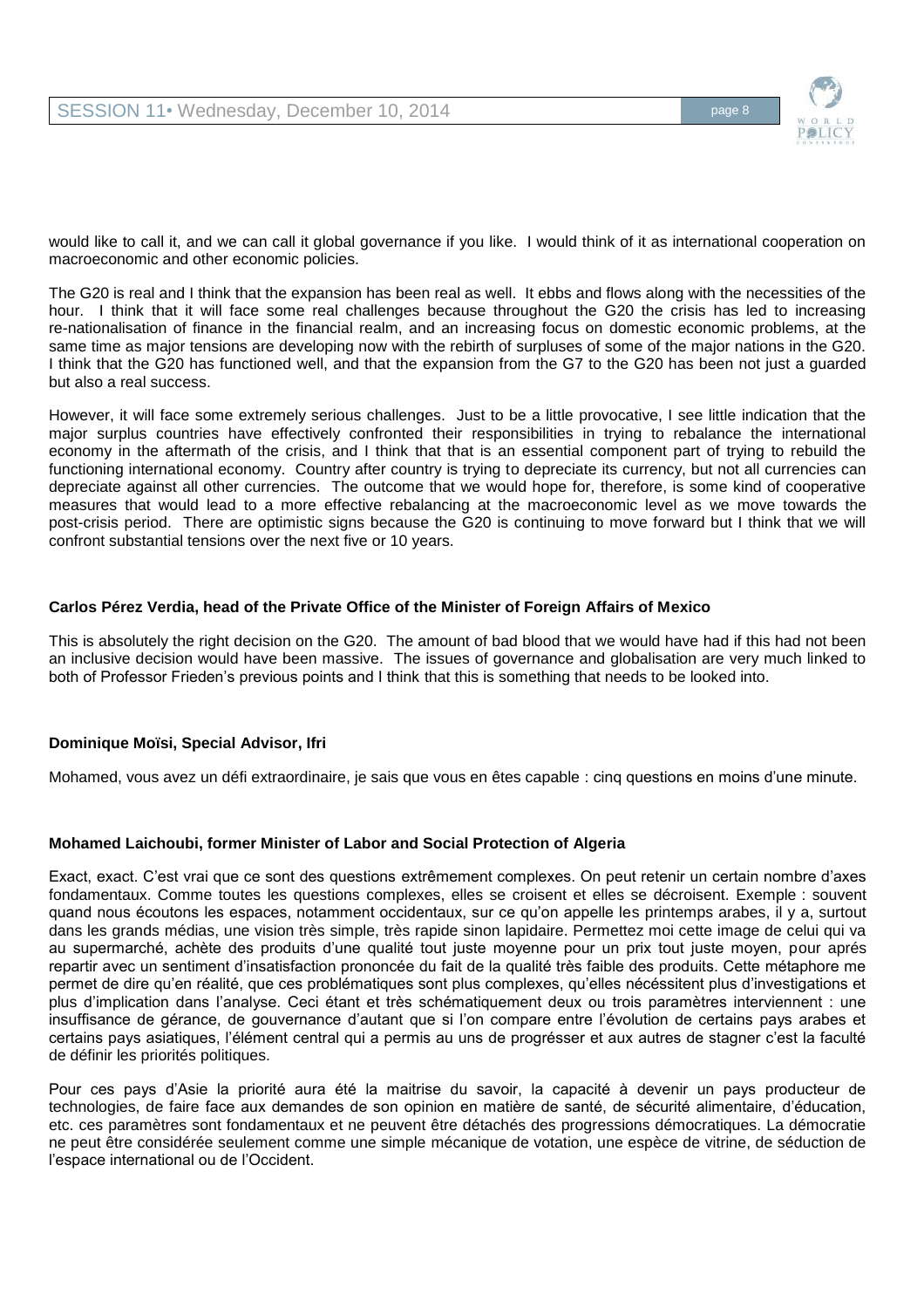

Cette approche de séduction factice, d'illusions institutionnelles et juridiques a effectivement tenté un certain nombre de pays mais les réalités socio-économiques et le désir de batir une vraie démocratie on vite fait de mettre en échec ces approches déloyales.

Certains de ces pays que je n'aimerai pas citer on cedés à cette tentation durant plusieurs decennies. Le résultat à été qu'aucune progression sociale n'a permis d'endiguer les intégrismes notamment islamistes.

Mais le deuxième axe, au-delà de la gouvernance, au-delà des contradictions internes et aussi au-delà des évolutions – parce que sur le plan strictement mécanique, les gens omettent des éléments objectifs, je vous donne des exemples : vous avez un pays qui a éventuellement 75% de jeunes de moins de 22 ans ; quand vous êtes pédagogue, enseignant, il vous faut une capacité d'encadrement, c'est-à-dire dépasser les proportions, alors que la capacité d'encadrement s'amenuise et descend. Ça veut dire que c'est des pays qui n'ont pas toujours eu d'expertise. Il y a un aspect objectif de très mauvaise gouvernance politique, de très mauvaise définition des priorités, incontestablement des ingérences internes et des compétitions internationales autour de questions qui dépassent les pays en euxmêmes – des questions pétrolières, des questions de géostratégie.

Soyons lucide maintenant, la population mondiale, on ne peut plus la nourrir de débats courts, de schémas rapides et, comme nous venons de le dire, de situations aussi objectives – ça ne marche plus. Alors il existe une fascination d'un certain nombre de jeunes vers la violence, qui a été évoquée en Amérique latine – les violences urbaines, pour réduire les frustrations ou essayer de s'insérer dans l'amélioration des revenus, à cause de comportements de villes qui se sont accrus de façon gigantesque et rapide. Quand on l'analyse de plus près, c'est la même chose. Sauf qu'ici, cette fascination relève d'un type de violence urbaine, alors que de l'autre côté, la fascination est centrée autour de frustrations qu'on imagine politiques ou religieuses. Et donc, ce mouvement de jeunes, ce mouvement de violence, est dû bien sûr à cet élément de mauvaise gestion et aux pertes de référents. Mais soyons aussi sages, lucides et un peu transparents. Le terrorisme a été un événement qui historiquement a été utilisé contre les nationalismes arabes, contre Nasser. Il a été utilisé à bon escient, en Afghanistan, mais comment encadrer et mesurer ses impacts et ses retombées ? Il est aussi utilisé par les uns et par les autres au Moyen-Orient Quelle est la part des tissus locaux ? Je voudrais dire qu'elle existe mais qu'elle n'est pas aussi fondamentale et importante qu'on le dit. Bref, est-ce que nous serions plutôt le modèle libyen ? Nous avons passé le cap puisque nous sommes les premiers à avoir cet espace de violence et d'intégrisme. Est-ce que nous serions le modèle tunisien ? J'ose espérer pour mes frères tunisiens qu'il ne se contentera pas de la mécanique de type électoral. Des éléments de contradiction sociale très forte existent : des gens qui ont une vision rigoriste, d'autres qui ont une vision fermée. On l'a déjà entendu sur ce panel. Nous ne sommes pas d'accord sur la gestion des relations internationales. Les uns croient plus au conflit, à la confrontation, les autres seront plus des pessimistes mesurés. Alors imaginez quels sont les choix dans des sociétés frustrées qui ont un niveau d'espace de maturité ? Vous le savez tous, le débat est certainement plus complexe.

Ce qui est essentiel, c'est la définition des priorités. C'est pour cela que je reviens sur la chose suivante : nous avons maintenant des problèmes communs, qu'on entend régionaux ou d'une autre manière. Le terrorisme est un espace commun, l'emploi et la démographie, l'immigration clandestine sont des espaces communs. Il faut que les instruments de gouvernance mondiale ou régionale s'y investissent. Nous ne pouvons plus continuer au même titre de l'environnement ou des autres de cette façon.

Le dernier point et à la question posée: est-ce que le départ ou la disparition de Bouteflika peut constituer des difficultés pour l'Algérie? L'indicateur essentiel est que le président algérien a eu des moments, en termes de santé, extrêmement très préoccupant. Il s'est retrouvé à un moment dans une situation d'handicape. Cela n'a pas empecher la mécanique Institutionnelle algérienne de continué à fonctionner. Je suis pour ma part convaincu d'une chose, l'Algérie a su créé des compromis politiques et institutionnels, elle a intégré la mouvance de conservatrices et islamistes dans le jeu politique et parlementaire. Ces compromis positifs dureront t-ils? Si on analyse les tendances, on peut dire avec certitude que oui. L'avantage, c'est que l'Algérie a une capacité d'autofinancement de son économie. Elle est en train de structurer son territoire. Je voudrais terminer sur ce point, parce qu'il est à mon avis fondamental, on n'en a pas suffisamment parlé. Il y a des choix économiques qui ont été suggéré à l'échelon international. Je me souviens que nos amis de Côte d'Ivoire étaient désignés comme le modèle du FMI. On sait ce qu'il en est advenu. Sur un autre continent, l'exemple de l'Irlande et également là. Le choix d'engager le développement uniquement de zones utiles est une approche completement irronée. Elle fragilise le territoire, déchire le tissu social et menace le devenir